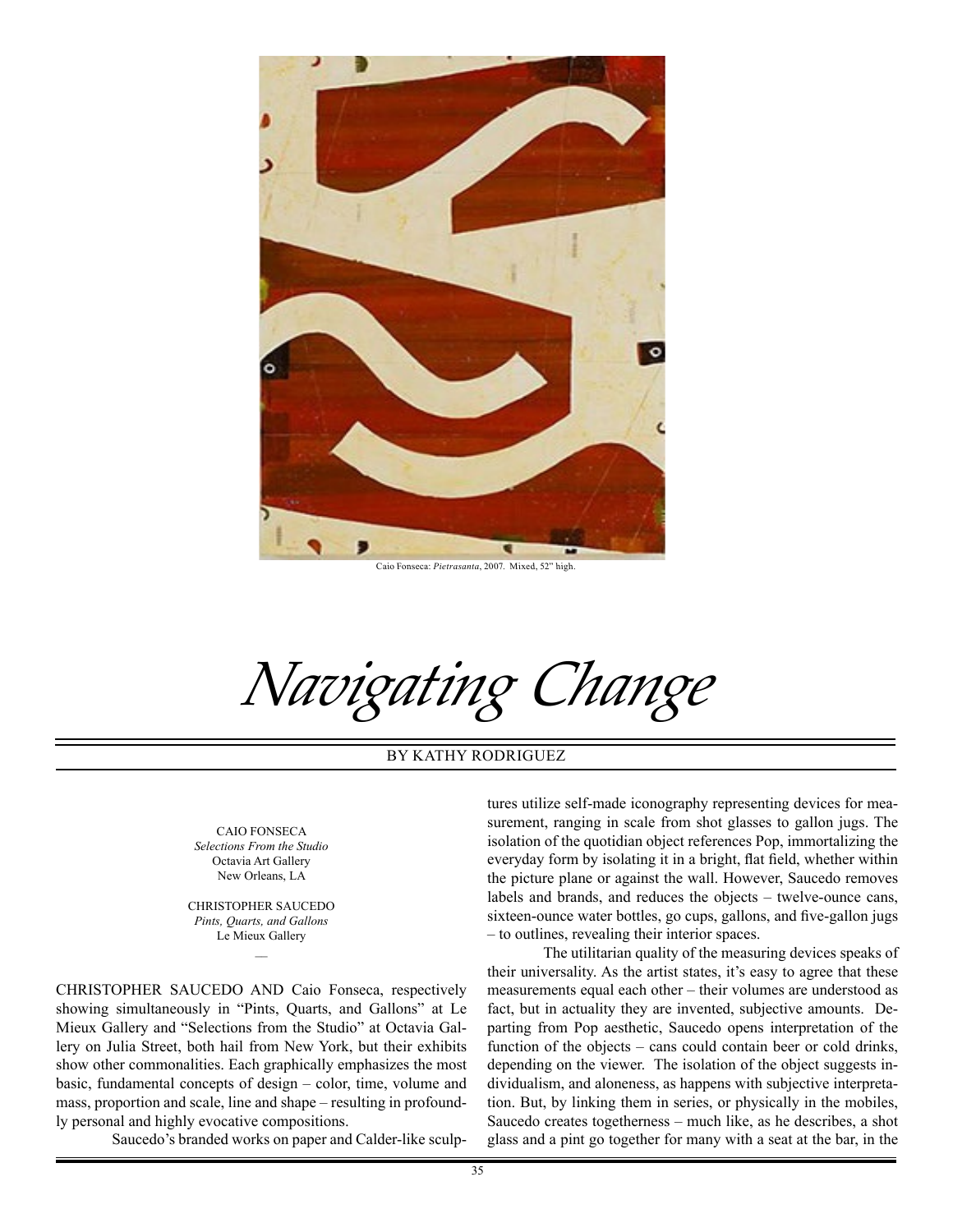

company of strangers who are, or become, friends.

Saucedo is consistently reverent of Renaissance geometry in his work, which is the driving force behind example after example of 15th and 16th century architectural, sculptural, and painterly artworks composed with perfectly harmonious proportion. Saucedo's *Fluid Volume (Scrovegni Guilt)*, composed of emptied vessels haloed in gold leaf against a background the same blue as the ceiling of the Arena Chapel, is in one way evidence of this respect and acknowledgment. Mathematical harmonies play in less directly referent ways throughout the rest of the work.

Volume is the content of his ongoing series about identity, which deals directly with the concept of proportion. Saucedo's well-known comic depicting the process of displacing an amount of water from a barrel by stepping into it – which evolved from a game he played with his children in the New Orleans summer – accompanies a line of branded paper works depicting plastic bottles. Red, blue, and various values optically fill the branded, highly figurative forms in various amounts, playfully considering, with primary colors, the various amounts of information, experience, or life with which those figures are filled at given points.

In a series of twenty-four images, titled *The Cup Half Full, The Cup Half Empty*, the illusion of fulfillment, apparent in images of volumes, forms the content. Perfectly registered deckles of handmade paper create the appearance of half-full, or halfempty, vessels. Saucedo describes the laborious process of creating the deckles, pressing them, and branding the outline of the vessel into the paper into a cohesive, registered whole as rife with difficulty and potential hazards. The process is much like that of casting, a method very familiar to this sculptor, and results in twodimensional forms that are more objects than prints.

Water as subject opposes fire in the objects in the exhibit, just as the geometry of the forms opposes the organic quality of the handmade paper. The papermaking process involves working with wet pulp, which Saucedo then presses and brands with 800 degree steel casts, as in casting - a form of physically changing liquids with fire. The alchemy of bringing the elements together involves balancing the poles of these two elements, which are also the two that Saucedo has had to directly face in his personal history. The ephemeral quality of burn traces in the permanent brands and the softly effusing edges of the deckles appear and disappear in the paper works. Much like the smoke from just-extinguished candles represents the fleetingness of life in *vanitas* paintings, these forms suggest transience and impermanence.

The equalized proportions of negative and positive volume within the outlines of the shot glasses, cups, bottles, and jugs forms exact balance that plays on the eponymous optimistic versus pessimistic viewpoint of the title of *The Cup Half Full, The Cup Half Empty*. In his recent interview with Neda Ulaby on NPR's *Morning Edition*, Saucedo discusses the triumvirate of disasters that have marked his recent biography: the attacks of September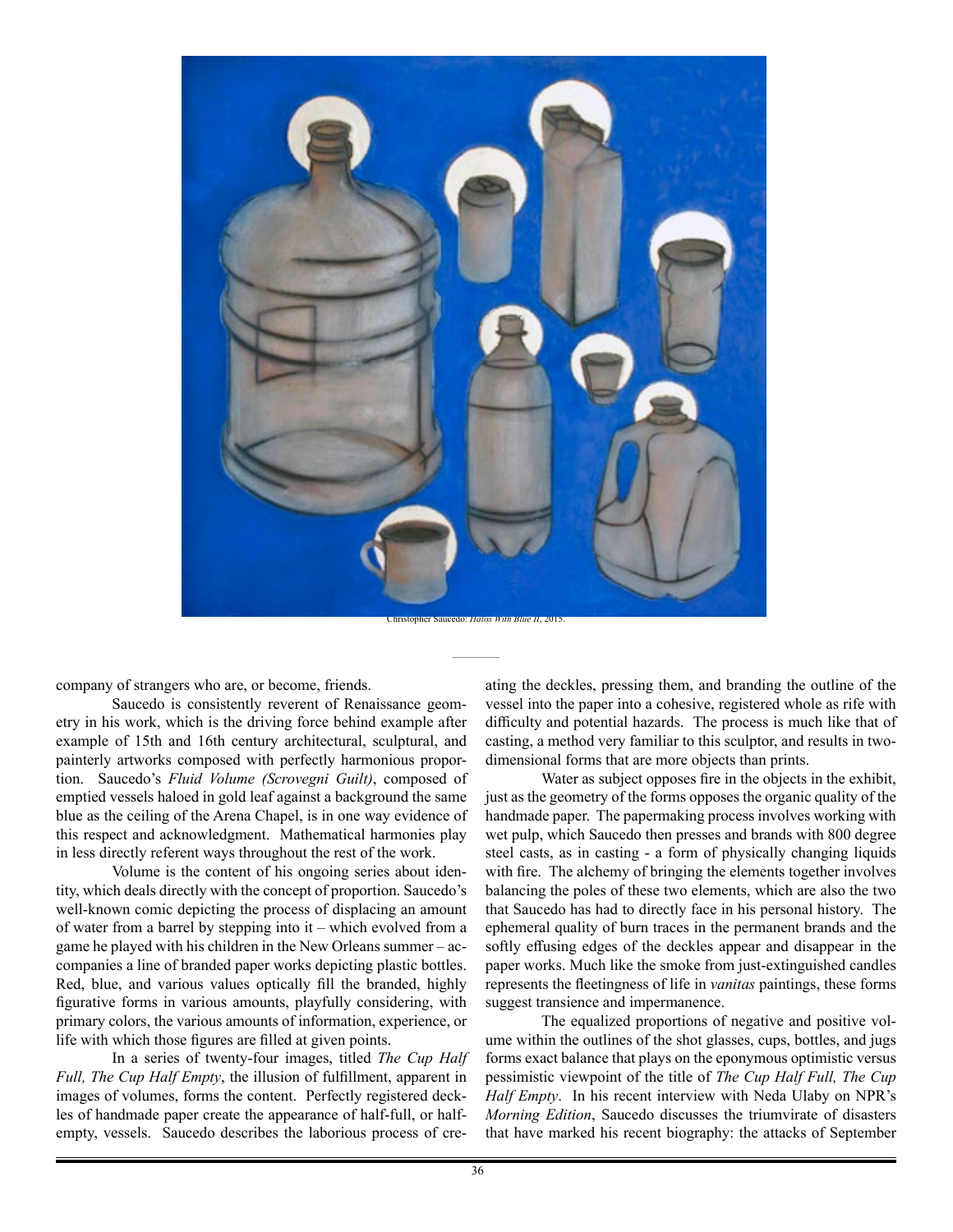

Christopher Saucedo: *The Cup Half Full, The Cup Half Empty,* 2015. Installation view.

11, 2001, Hurricane Katrina, and Superstorm Sandy. After such a series of events, though, he found it hard to rely on an optimistic outlook. The absence created by the white embroidery on a red, black, and white Red Cross blanket, titled *Red Cross Blanket (Self-Portrait in Fluid Volume Tally)* evokes this sentiment.

However, Saucedo states he does not want to be the "artist who has misfortune" in the interview. The installation of indexical signs in *Half Full/Half Empty* creates an image of the balance of positive and negative, and equilibrium between viewpoints, marking a place that contains the hope of safety found in the mental state of a realist. Making the work, Saucedo acknowledges, is in itself an optimistic act.

The concept of the navigational aid is also posed in the NPR interview, and certain objects in the exhibition are clearly related to this subject. *Gallon of Moon* superimposes a print of moonscape in the shape of gallon jug over a map of Lake Pontchartrain and its environs. Though Saucedo now lives in New York, he spent decades in this city with his family, working as a research professor in sculpture at the University of New Orleans, even after Katrina flooded his home and his family moved back to New York, where he moved just before Sandy visited the area. Tracking the "travels" of the moon across the sky is an aged way of marking time and place, and the map is a physical device used for navigation. Some of the maps note water levels, indicating places where boaters may not want to sail.

Saucedo is, of course, sensitive to the rise and fall of water, but looks at the maps as a metaphor for how art functions. In the interview, he says, "sculpture and art are navigational aids to help us navigate safely through the hazards that we face." He relates that navigational methods utilize a nautical language that only the initiated truly understand – a kind of culture shared by those who engage even to academically appreciate art.

At Octavia, Fonseca's images are populated with Poplike hard lines and Ben-Day dot-like circles. As in Saucedo's work, this is only a formal and historical starting point. Strong, flat, curvilinear shapes in high-contrast paintings appear to reference typography at first glance, but are more closely associated with sine waves and hard geometry, as well as the black-and-white written language of compositional scores. Together, the forms reference the lyricism of Kandinsky – especially in newer works on paper.

Trained as a classical composer, like Kandinsky, music is Fonseca's foundation. His iconography includes the lines and dots that are the written form of music. As with Saucedo's parallel be-